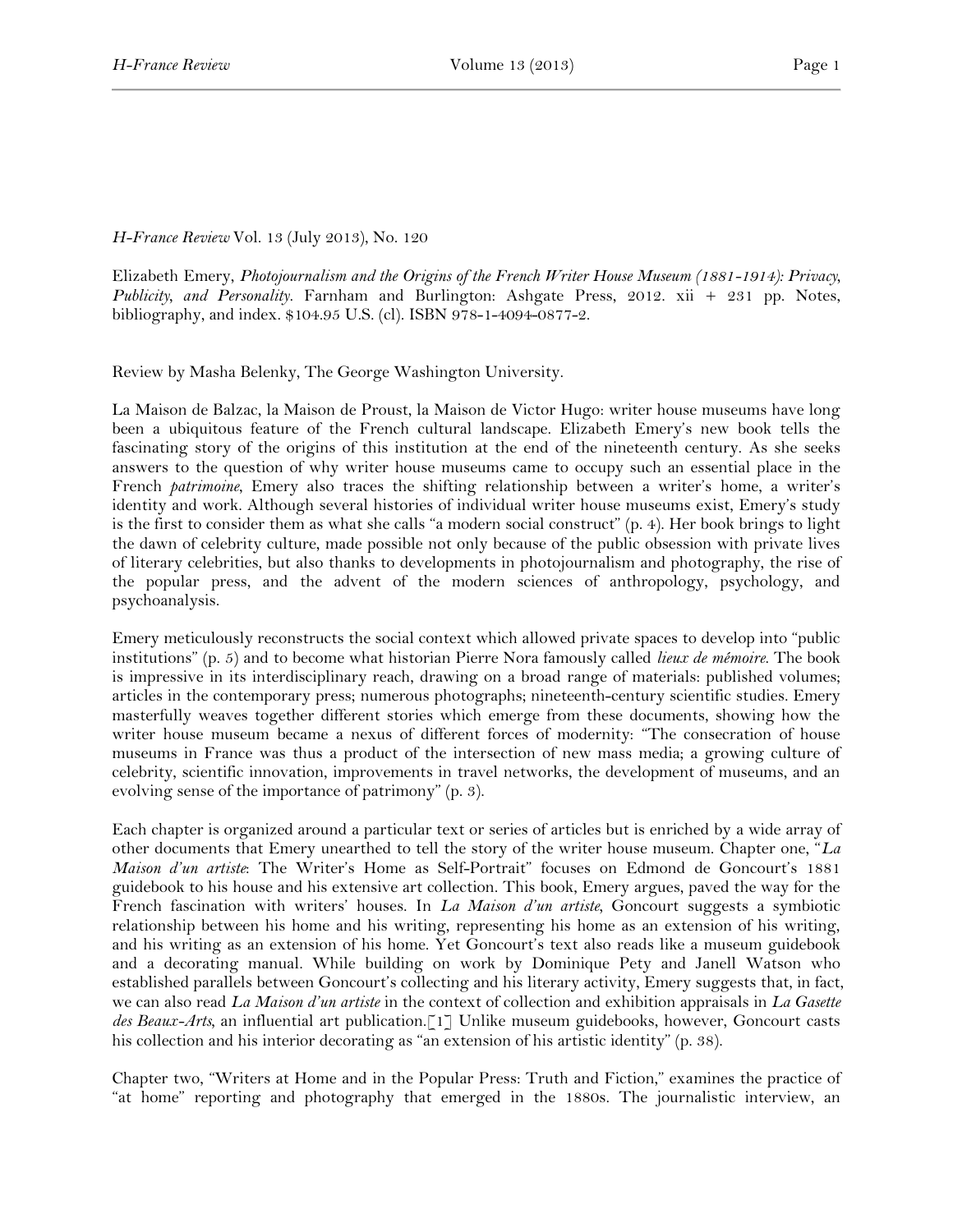American import that came to France in the 1870s, revolutionized French attitudes toward celebrities because they now became available to the masses through the popular press (p. 53). The interview became the key to the study of the writer house because, since writers worked at home, the interview inevitably described their surroundings. This chapter centers primarily on the journalist Jules Hoche's 1883 *Les Parisiens chez eux*, a series of profiles of great men that documented his visits in their homes. This work, Emery convincingly argues, marks a turning point in the public's attitude toward celebrities. Unlike the preceding tradition of the "great writer visit" (p. 55) which promoted the image of the writer's greatness, the reportage aimed to demystify the figure of great writer: "The new system of reportage was predicated on exposing the "truth"--what Hoche termed "uncovering" intimate things that lay behind the public "silhouette," the grandiose public image of the celebrity" (p. 55).

What resulted, Emery points out, were highly subjective and often misleading narratives of the writers and their homes upon which interpretations of their works were then based. By contrast, photography was considered a "scientific" and realistic medium of representation that conveyed the "truth" about its subject. Emery documents the so-called "at home" photography popularized in the late 1880s, and in particular the series of photographs titled "Nos contemporains chez eux" by Dornac (pseudonym of Paul Cardon). Dornac produced over 200 photographs of famous public figures (such as Alexandre Dumas, Emile Zola, Gustave Eiffel, Huysmans, Colette, Louis Pasteur, among others) in their private homes. Dornac's photographs were widely circulated in different forms--sold as individual photos, published as albums, or circulated in the illustrated periodicals accompanied by text. These photographs add a new dimension to the ways in which writers and writers' homes were represented, as well as ways in which they were received by the public.

Chapter three, "From Home to Habitat: *Bricabracomania* and *La Nouvelle Psychologie*," builds on the preceding discussion of the "at home" photography to argue that such photographs were revolutionary in the 1880s; they showcased new technologies such as flash photography and portable equipment. Above all, they allowed the public to peek into the private sanctum of a writer in ways previously unknown. By making writers' homes available to the broad public, they invited reporters, scientists, and literary critics to interpret the writers' personality and their work by "reading" the objects surrounding them. The widespread tendency to draw conclusions about writers by observing them in their "natural habitat," Emery suggests, was akin to ethnographic practices of "human zoo" displays that were common in late nineteenth-century France. As in the case of the human zoo, the idea was that a viewer could learn about the habits and identity of the subject--in this case, a writer--by studying the habitat. In both cases, Emery suggests, a dwelling was read as an indicator of character (p. 86), and photographs of writers' studies were seen "as metonyms for the work accomplished in private spaces" (p. 95). Moreover, the emerging field of psychology shored up the idea that one can interpret a writer's work based on his private life and space. Whether the "at home" photographs merely reinforced the public's preconceived ideas about individual writers, or (occasionally) even contradicted these notions (this was the case for Zola: his home--filled with religious objects--appeared to be inconsistent with his naturalist aesthetic), the photographs contributed to the developing idea that writer houses were spaces worthy of analysis and, eventually, of preservation (p. 119).

If the previous two chapters considered how writers and their homes were represented--and often misrepresented--by the reporters and photojournalists, chapter four, "Home Life as Fiction: Photo-Interviews as Narrative Acts," looks at the writers' attempts to recover narrative authority over their self-image. The writers used the genre of the photo-interview to reclaim their public images. Specifically, Emery studies a series of photo-interviews "Une heure chez…" published by *La Revue Illustrée* from 1892 to 1904. During these interviews, the writers gave guided tours of their homes and thus had tremendous opportunities for publicity and self-promotion. Emery argues for the importance of the photo-interviews for the subsequent creation of the writer house museum: "This crucial step in selfrepresentation became the lynchpin of the modern importance accorded to the writers' house. If writers themselves considered their homes so important for their work, they must be worth preserving" (p. 142).